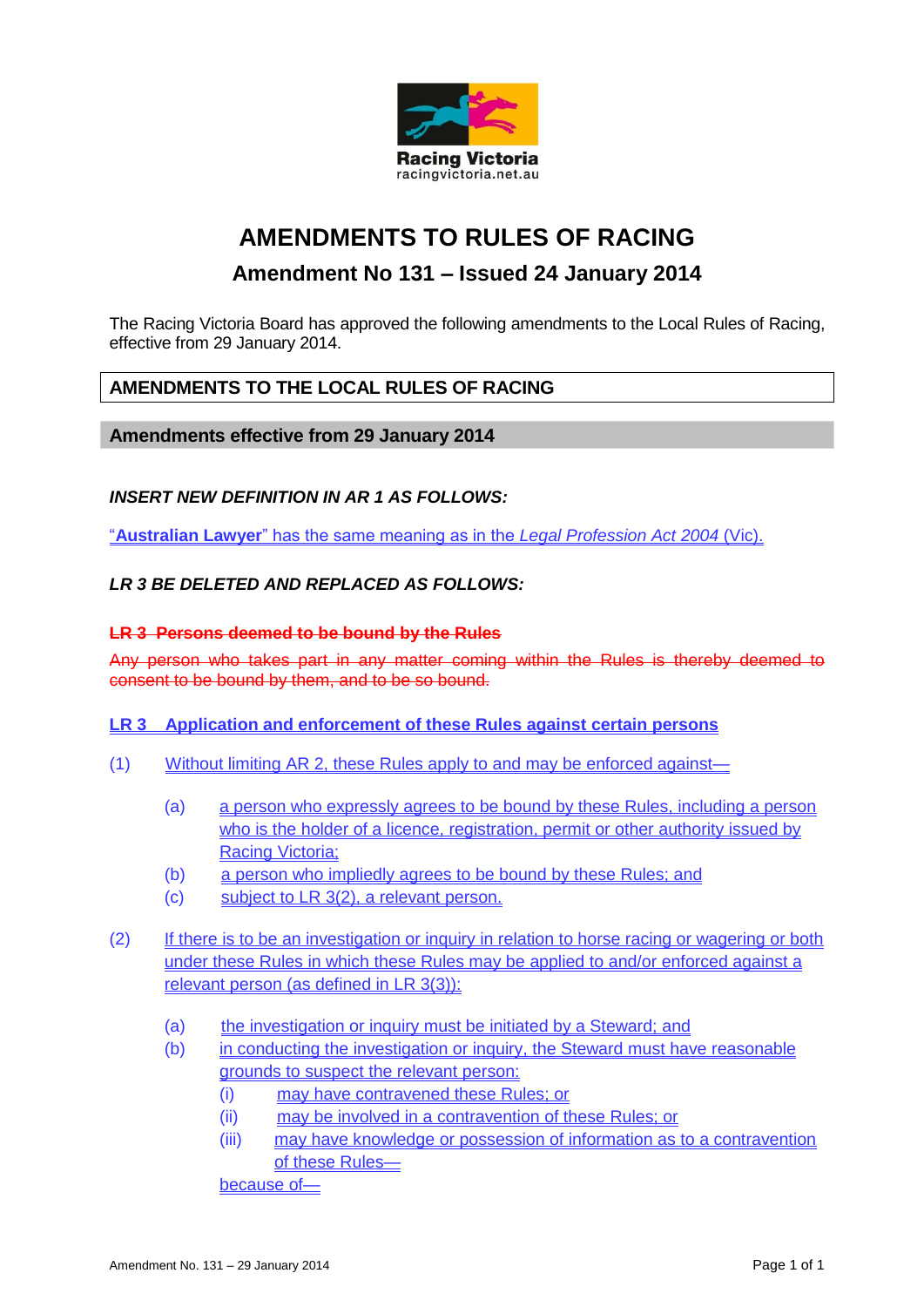- (iv) the person's attendance at a race-meeting of horse racing in Victoria; or
- (v) the person's participation in an activity in connection with or involving horse racing in Victoria or wagering on horse racing in Victoria.
- (3) For the purpose of LR 3, a relevant person means:
	- (a) a person who attends a race-meeting for the purpose of horse racing in Victoria; or
	- (b) a person who participates, whether at a racecourse or any other place, in an activity connected with, or involving, horse racing in Victoria or wagering on horse racing in Victoria.

#### [LR 3 deleted and replaced 29/1/14]

#### *LR 6D BE DELETED AND REPLACED AS FOLLOWS:*

#### **LR 6D Conduct of proceedings**

- (1) **RAD Board may hear as it thinks fit:** Subject to the requirements of procedural fairness, the RAD Board may hear proceedings in any way it thinks fit, including (but not limited to): (a) in the presence of the parties or in the absence of any or all of them;
	- (b) by hearing evidence given by means of telephone, video or closed circuit television;
	- (c) upon the notes of evidence taken by the Stewards or the Investigators;
	- (d) upon the case stated by the parties to the proceedings; or
	- (e) by rehearing upon affidavits, statutory declarations and viva voce evidence.
- (2) **No obligation to conduct appeals as hearings de novo:** For the avoidance of doubt, it is declared that an appeal to the RAD Board is not required to be conducted as a hearing de novo.
- (3) **Dismissal of certain proceedings:** The RAD Board may dismiss a proceeding without a hearing if it is satisfied that the proceeding is frivolous, vexatious, misconceived or lacking in substance.
- (4) **Right to legal or other representation:** A party to a proceeding is entitled to be represented at the hearing of the matter by a legal practitioner or other person.
- (5) **Proceedings are open to public unless otherwise ordered:** All proceedings of the RAD Board must be held in public unless the RAD Board directs or orders, either on application of a party or acting on its own initiative, that:
	- (a) a proceeding or any part of a proceeding be held in private; or
	- (b) any evidence given at a proceeding, the content of any documents produced to the RAD Board or any information that might enable a party or another person to be identified must not be published or published only in the manner and to the persons specified by the RAD Board.
- (6) **To provide reasons:** The RAD Board must give reasons for any decision made in relation to a matter before it, and whether oral or written, such reasons form part of the record of the proceeding in which the decision was made.
- (7) **To provide written reasons on request:** If the RAD Board gives oral reasons, a party may within 28 days of the decision, request the RAD Board to give written reasons in which case, the RAD Board must comply with the request within 28 days after the request was made.

[LR 6D amended 1/8/04]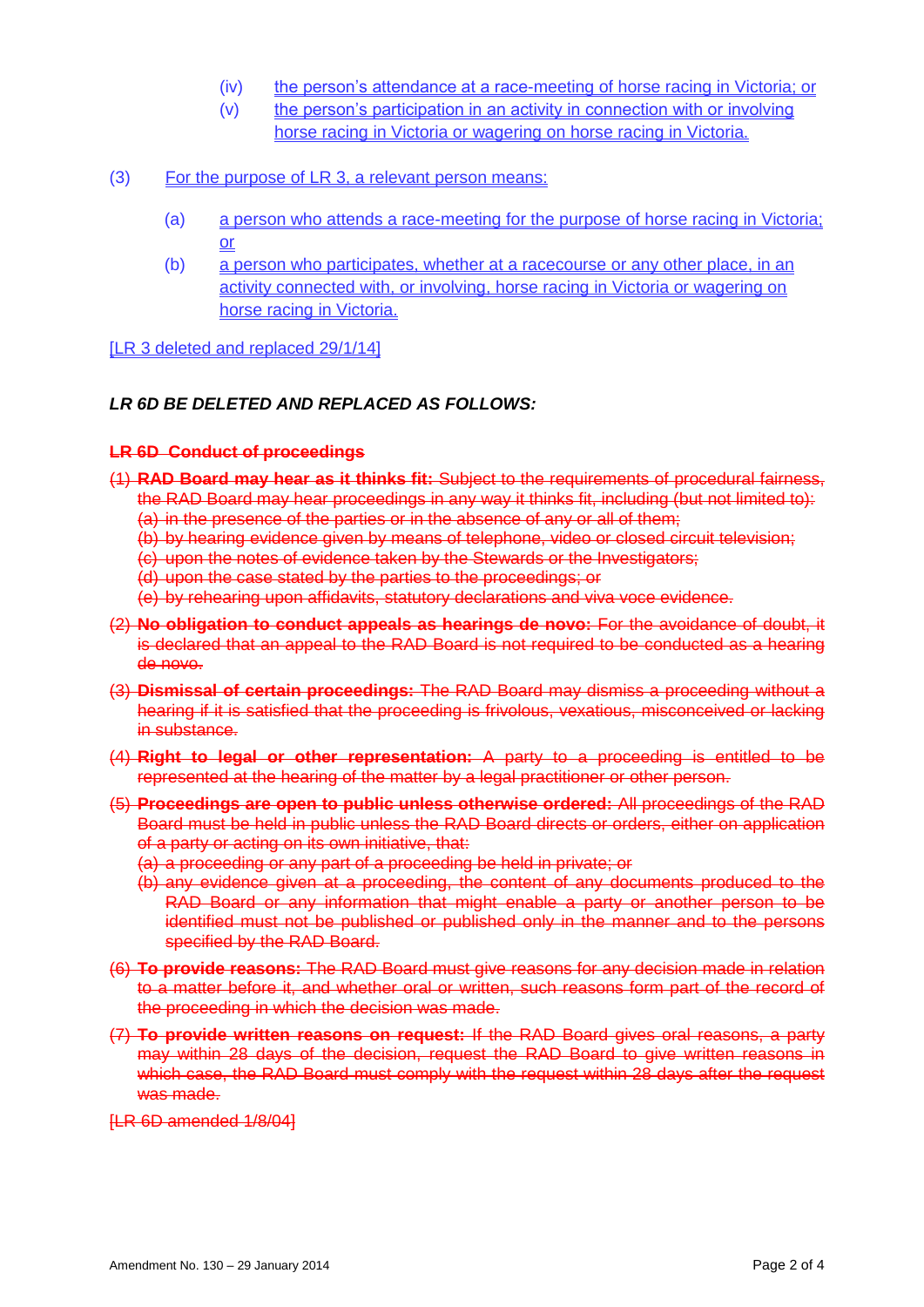### **LR 6D Conduct of proceedings**

- (1) **Rules of natural justice apply**: The RAD Board is bound by the rules of natural justice.
- (2) **Hearings before the RAD Board and evidence:** Subject to the requirements of procedural fairness, the RAD Board may:
	- (a) if the parties to a proceeding have been advised of the date, time and venue of a hearing, conduct the hearing in the presence of the parties or representatives of the parties, or with only some of the parties or representatives of the parties or without any of the parties or representatives of the parties;
	- (b) hear evidence by telephone, closed circuit television or video links;
	- (c) allow the evidence of a Steward or an investigator to be given on the notes of evidence taken by the Steward or investigator;
	- (d) conduct a proceeding on the case stated by the parties to the proceeding;
	- (e) conduct the re-hearing of a matter by affidavit, statutory declaration or oral evidence.
- (3) **No requirement to conduct hearings de novo**: The RAD Board is not required to conduct a hearing as a de novo hearing.
- (4) **Right to legal or other representation**: A party to a proceeding before the RAD Board is entitled to be represented at the hearing of the matter by an Australian Lawyer or any other person.
- (5) **Proceedings to be held in public unless otherwise ordered**
	- (a) All proceedings of the RAD Board must be held in public unless the RAD Board considers that it is in the interests of justice that part or all of the hearing be held in private; and
	- (b) The RAD Board may order that any evidence given at a proceeding, the content of any document produced to the RAD Board or any information that might enable a party or another person to be identified must not be published or published only in the manner and to persons specified by the RAD Board.
- (6) **Dismissal of certain proceedings:** The RAD Board may dismiss a proceeding without a hearing if it is satisfied that the proceeding is frivolous, vexatious, misconceived or lacking substance.
- (7) **To provide reasons**: The RAD Board must give reasons for any decision made in relation to a matter before it, and whether oral or written, such reasons form part of the record of the proceeding in which the decision is made.
- (8) **To provide written reasons upon request:** If the RAD Board gives oral reasons, a party may, within 28 days of the decision, request the RAD Board to give written reasons in which case, the RAD Board must comply with the request within 28 days after the request was made.